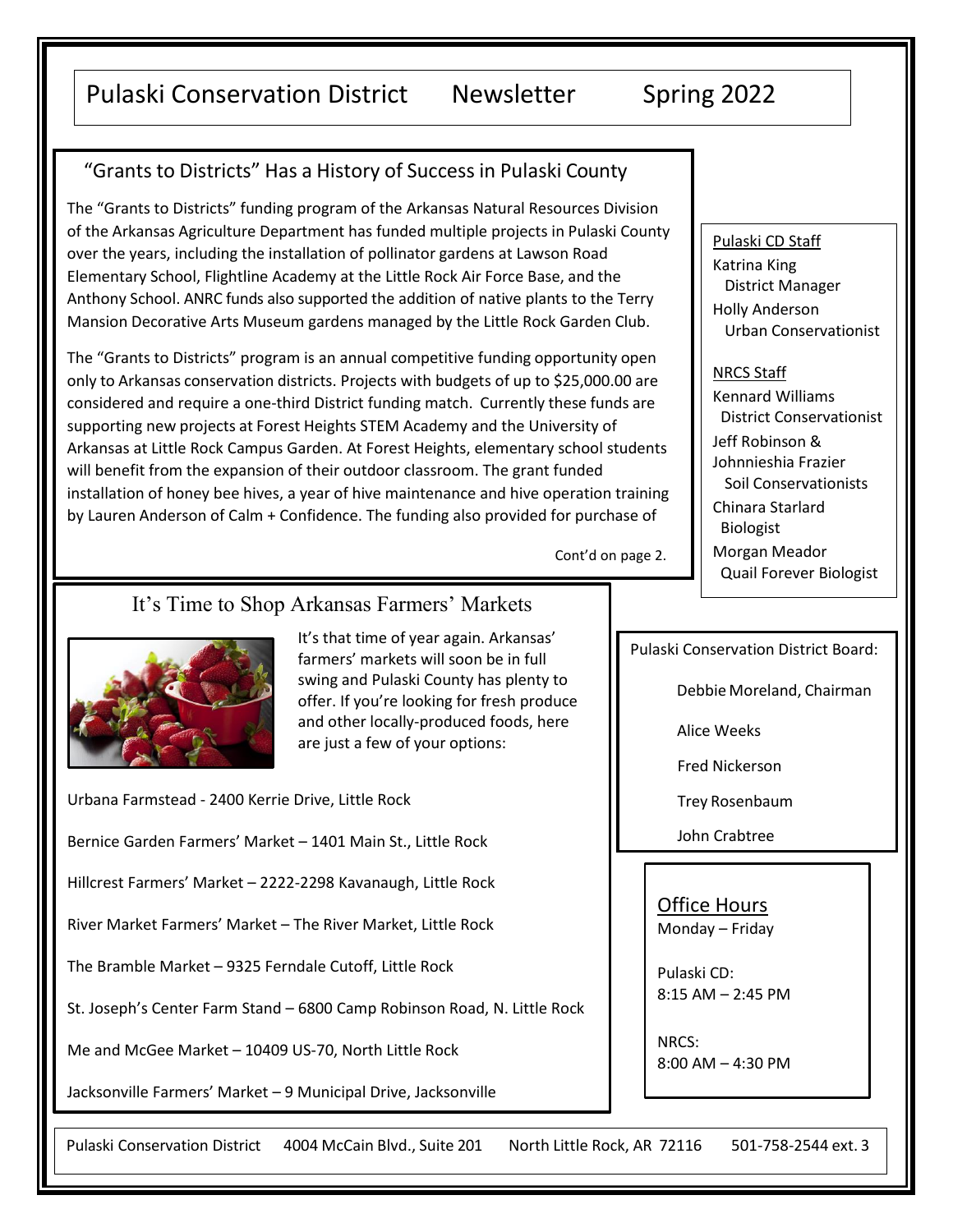#### "Grants to Districts" Has a History of Success in Pulaski County cont'd from page 1

birding supplies, such as binoculars, bird feeding stations, and bird nesting boxes, including multiple sets of "paint it yourself" bird box kits. Forest Heights STEM Academy's mission is to prepare and empower students to be problem solvers who work to positively impact their communities though the disciplines of science, technology, engineering, and math. Students participate in STEM projects acting as scientists, engineers, and mathematicians as they design and conduct learning projects and then communicate their results. Creating and utilizing outdoor classroom activities expands the traditional classroom and engages students in hands-on experiences connecting them to the natural world. Pulaski Conservation District will be involved in further expansion of the outdoor classroom in the next few months with installation of a greenhouse provided by funding from the District and the AR Game & Fish Commission.

The second "Grants to Districts" project in Pulaski County for FY22 is the expansion of the University of Arkansas at Little Rock Campus Garden. The garden is worked and managed by students and faculty on a volunteer basis. It contains raised beds, in-ground production rows, a keyhole garden, and a small greenhouse which is used primarily for herb production and seed-starting. The garden has become an important part of the University District community, providing over 2,000 pounds of free produce annually to local residents.

The American Health Rankings from the United Health Foundation listed Arkansas with a 2019 obesity value ranking of 37.1%, making it the third highest "obese" state outranked only by Mississippi and West Virginia. In addition, the Arkansas Food Bank identifies 25% percent of Arkansas' children as facing hunger. According to The Urban Institute, a nonprofit research organization, 19.9% of Pulaski County residents face food insecurity issues compared to a 12.9% national average. In addition, the median household income for the county was identified at approximately \$10,000 per year less than the national average. These statistics all indicate that the availability of fresh, healthy produce is lacking in many parts of the county and, combined with low income levels, this results in a reliance on low-cost,



unhealthy fast food. Community gardens such as the UALR Campus Garden provide a strategic source of nutrition in urban areas. The "Grants to Districts" program provided funds to purchase a commercial cold storage unit and the materials needed to construct a produce storage building at the garden. Thanks to volunteers from the campus community, the building will be ready for the 2022 gardening season and will significantly increase the efficiency of produce distribution to local residents. In addition, the grant will provide funding for renovation of the raised bed irrigation systems in the garden.

## Locally-Led Work Group Meeting Scheduled for April 21, 2022

Pulaski Conservation District will hold its FY 2023 USDA Locally-led Work Group (LWG) meeting on Thursday, April 21, 2021 starting at 11 am at the AACD office/USDA Natural Resources Conservation Service (NRCS) NLR Field Service Center, located at 4004 McCain Boulevard, Suite 201, North Little Rock, AR 72116. All District/USDA partners and the general public are invited to attend. Participants may attend either in person or virtually via Zoom. The meeting will likely continue until 1:00 pm and will include a working lunch provided by the District. The purpose of the meeting is to gather recommendations to submit to the U.S. Department of Agriculture (USDA) on State and local natural resource priorities and criteria for conservation activities and programs for fiscal year (FY) 2023, specifically addressing conservation concerns for Pulaski County. This process supports the locally-led conservation effort by coordinating USDA programs with other Federal, State, and local conservation programs to work singly and in combination, and to provide an integrated solution to addressing natural resource concerns. Please RSVP to [katrina.king@ar.nacdnet.net](mailto:katrina.king@ar.nacdnet.net) if you plan to attend and if you will be in-person or virtual, so we can plan for food appropriately. If you cannot make the meeting, but would like to provide input regarding conservation of natural resources in Pulaski County, you can send in your comments via e-mail by the morning of April 21st.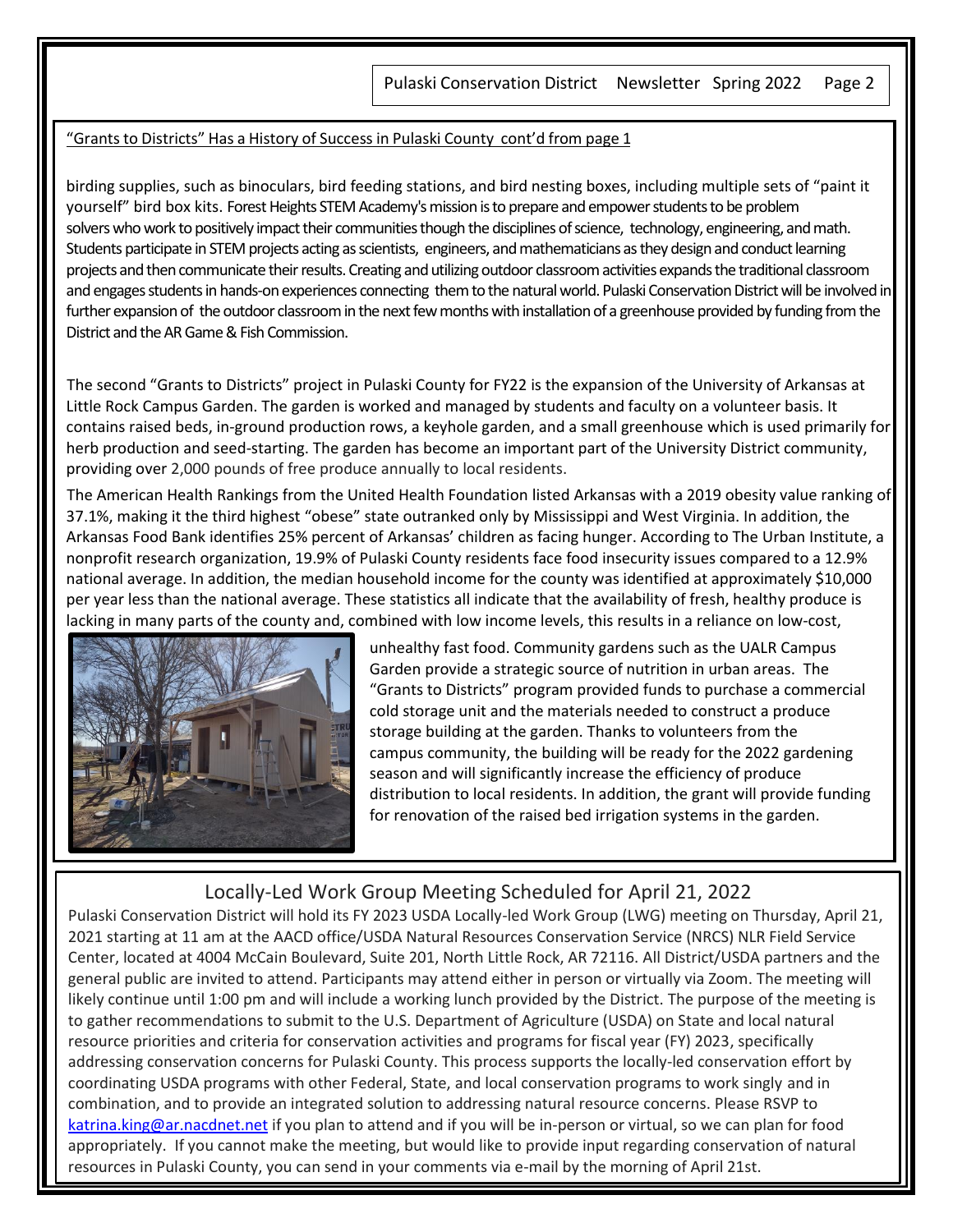*Leopold Education Project* 







**Open to all Environmental Educators** including: Environmental science teachers, Master Naturalists, Stream Team leaders, Conservation districts, and state park and nature center interpreters. Participants will receive Certificates of Completion and curriculum for LEP and WET. In addition, they will also receive Leopold Exploration Cards and Leopold's seminal work, *A Sand County Almanac,* plus AEEA offers ADEapproved PD credit hours for WET.

**Little Rock Audubon Center** 

**9:00am – 3:30pm on Friday, June 10, 2022**

**Cost \$20** *Bring your lunch & drinks. Wear good walking shoes.*

The Leopold Education Project (LEP) and Project WET incorporate educational strategies using interdisciplinary, hands-on, and critical thinking activities to not only teach students about water and conservation but to instill what Leopold called a "land ethic," an appreciation of and respect for the land and all its component parts. LEP and WET teach about humanity's ties to the natural environment in the effort to conserve and protect earth's natural resources. All activities meet or exceed Arkansas state education standards and are presented in an easy- to-use format similar to Projects WILD and Learning Tree.

To register, contact **LEP-Arkansas at** [suzannehirrel@gmail.com](mailto:suzannehirrel@gmail.com) **or**

**call 501-224-9419 or 501-680-7061 and ask for Suzanne or Marc Hirrel**

**Deadline to register is Wed. June 1**

*This workshop is made possible by grants from* 

*Arkansas Game & Fish Commission*

 *and and and and and and* 

*Pulaski Conservation District*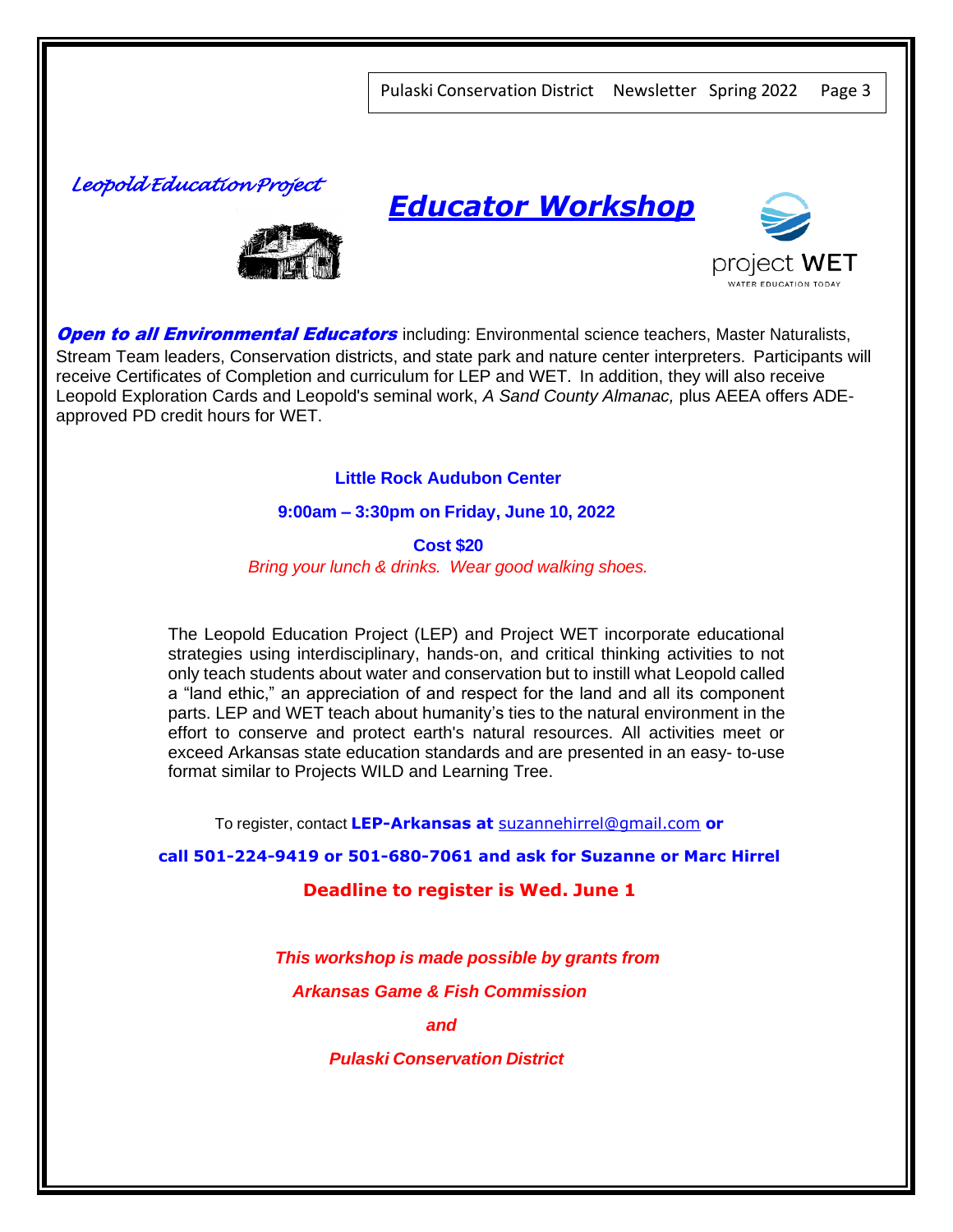Pulaski Conservation District Newsletter Spring 2022 Page 4

### LONOKE/PULASKI FARM SERVICE AGENCY NEWS – PAUL CASEY, CED

Due to the low COVID rates in Lonoke County, the Lonoke/Pulaski FSA Office is unlocked and we are open to the public. You can call and make an appointment or just stop by to conduct your FSA business. 1300 N Center St, Ste 6, Lonoke AR 72086; 501-676-5116 ext 2

#### **IMPORTANT DATES**

| Spot Market Hog Pandemic Program (SMHPP) Deadline                                                                                                                  | April 29, 2022     |
|--------------------------------------------------------------------------------------------------------------------------------------------------------------------|--------------------|
| Grassland CRP Signup Deadline                                                                                                                                      | May 13, 2022       |
| Final date to Report 2022 Spring Seeded & All Other Crops                                                                                                          | July 15, 2022      |
| Continuous CRP Signup                                                                                                                                              | Ongoing            |
|                                                                                                                                                                    |                    |
| <b>FINAL DATES for PREVENTED PLANTED ACREAGE</b>                                                                                                                   |                    |
| Corn                                                                                                                                                               | May 10, 2022       |
| Grain Sorghum                                                                                                                                                      | May 30, 2022       |
| Rice                                                                                                                                                               | June 9, 2022       |
| <b>Upland Cotton</b>                                                                                                                                               | June 9, 2022       |
| Soybeans Not Following Another Crop (NFAC)                                                                                                                         | June 30, 2022      |
| Soybeans Following Another Crop (FAC)                                                                                                                              | July 10, 2022      |
|                                                                                                                                                                    |                    |
| <b>RECURRING ITEMS</b>                                                                                                                                             |                    |
| <b>FAILED ACRES</b> should be reported using form CCC-576, Notice of Loss. This must be filed, and                                                                 | 15 Days of the     |
| a field visit made by FSA before disposition of the crop to be considered eligible for history. For                                                                | occurrence of the  |
| losses on crops covered by the Non-Insured Crop Disaster Assistance Program (NAP), producers                                                                       | disaster           |
| must file a Notice of Loss within 15 days of the occurrence of the disaster or when losses become                                                                  |                    |
| apparent. Producers must timely file a Notice of Loss for failed acres on all crops including                                                                      |                    |
| grasses. Please call the office an make an appointment to file failed acres.                                                                                       |                    |
|                                                                                                                                                                    |                    |
| Final date to inform FSA of crop losses                                                                                                                            | <b>Before Crop</b> |
|                                                                                                                                                                    | Disposition        |
| Sign-up continues for Disaster Assistance Programs: Livestock Indemnity Program (LIP),                                                                             |                    |
| Emergency Assistance for Livestock, Honeybees, and Farm-Raised Fish Program (ELAP). Submit<br>notice of loss within 15 calendar days of when the loss is apparent. | Continuing         |

#### **Arkansas Department of Agriculture Announces Scholarship Opportunity**

The Arkansas Department of Agriculture is now accepting scholarship applications from students majoring in agriculture or an agriculture-related field at one of the following universities: Arkansas State University, Southern Arkansas University, the University of Arkansas System, and Arkansas Tech University. Applications will be accepted through June 1, 2022. Application information is available on the department's website.

"The Arkansas Department of Agriculture is pleased to provide funding to help deserving students further their education and prepare for potential careers in agriculture, our state's largest industry," said Wes Ward, Arkansas Secretary of Agriculture. "It is an exciting time to be involved in the agricultural industry and we wish to support students as they consider the many career options available in agriculture." Scholarship recipients may receive up to \$5,000 for the 2022-2023 academic year. Funding for the scholarships comes from civil penalties collected by the Arkansas Department of Agriculture. Recipients must have a minimum 2.5 GPA. Selections are based on academic achievements, character, leadership, career plans, and financial need.